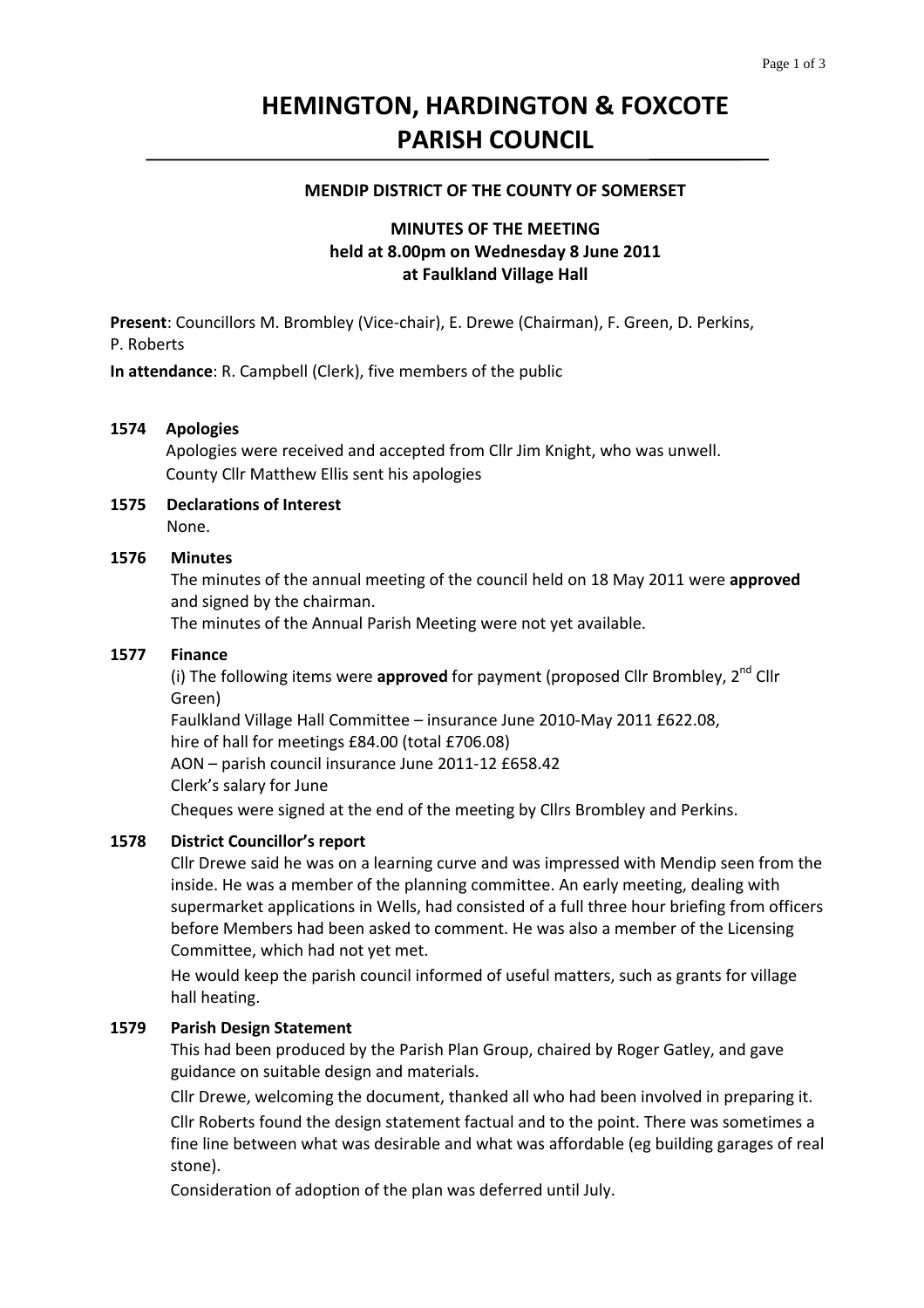# **1580 Planning**

(i) None. The application listed on the agenda was not yet available.

 (ii) It was **agreed** to write to the Planning Inspector in support of Mendip District Council's refusal of planning permission for the following: 2010/2913 Stock Barn, Laverton, Norton St Philip (demolition of stock barn and store, construction of two holiday letting cottages with associated alterations) which was being appealed by the applicant. Mendip's position echoes and expands the parish council's recommendation (Minute 1500 (i)).

A copy of the inspector's decision to be requested.

# **1581 Allotments**

A lease was being prepared for consideration by the council.

The owner's agent had proposed a site meeting for July/August, after harvest. It was hoped to use a solar panel to power a pump to get water from the stream to a butt.

# **1582 Rights of Way**

(i) Problems previously reported on the Hemington to Hardington path were being dealt with. A damaged footpath bridge near the lavender farm to be reported to Somerset rights of Way.

 (ii) Cllr Brombley will be the designated footpath officer as point of contact. Cllr Roberts will walk the paths and report problems.

# **1583 Faulkland playing field**

(i) Vandalised play equipment. As requested, Mr T. Hucker had investigated installation of a webcam. Agreed not to pursue this, as it was impractical.

There was criticism of the materials and fixing of the play equipment. The specification to be checked with the manufacturer.

 Councillors concluded that moving the equipment to another location would not prevent vandalism.

 The vandalised play site to be taped off and 'keep out' notices erected. Installation of a safety surface deferred until it is decided what to do with the site.

 Cllr Brombley will report to the July meeting on organising a barbecue or similar event to which interested parents and children would be invited in order to discuss the future of these facilities for which the village had petitioned.

(ii) Cllr Brombley will look into possible grants for a skatepark.

### **1584 Highways**

The speed sign at the west end of Faulkland to be raised on its pole and realigned to try and make it work more effectively.

### **1585 Clerk's appraisal**

To be considered at the July meeting

# **1586 Correspondence and reports**

(i) Councillors reviewed the following correspondence received since the last meeting. Mendip District Council – Parishes Information Bulletin June 2011; Mendip District Council – district council organisational structure chart Bath & NE Somerset – Core Strategy Submission documents Mendip Business Exchange – invitation to business breakfast 10 June Mendip in Bloom – competition entry form (closing date 11 July) Somerset County Council – news of government funding for superfast broadband in the county; notice of further electoral review of Somerset Somerset Local Authorities' Civil Contingencies Unit – request to consider looking after evacuees in an emergency. A speaker for August or September to be requested and the meeting advertised.